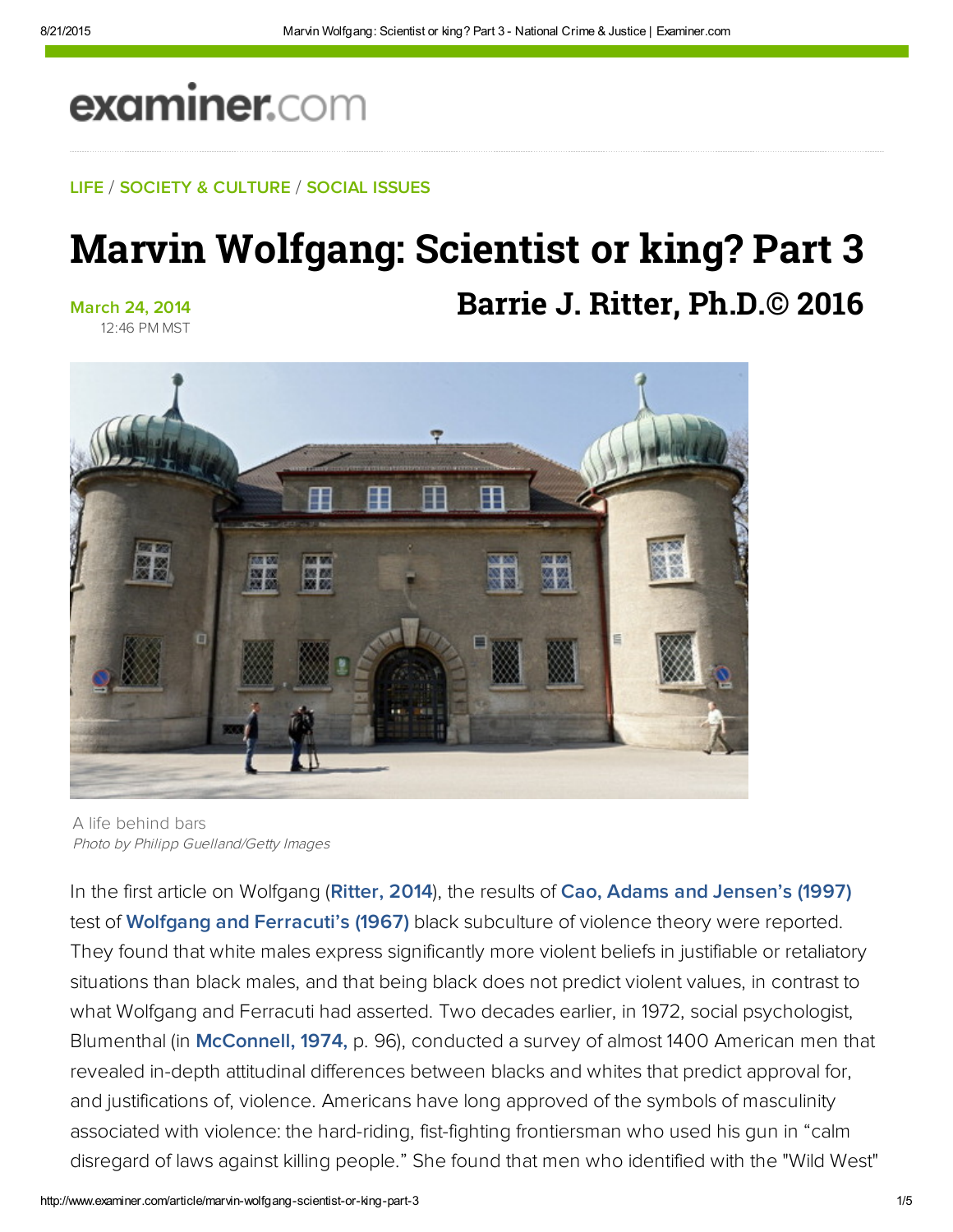8/21/2015 Marvin Wolfgang: Scientist or king? Part 3 National Crime & Justice | Examiner.com

concept of justice also approved of the settlement of conflicts with armed violence.

Many American white males who said they were opposed to violence actually approved of police shooting blacks or students, whether the dissidents were involved in riots or merely nonviolent protests. Asked the same question, blacks recommended lower levels of violence for social control, perhaps because they were more likely to see themselves as the victims ([Blumenthal, 1972\)](http://onlinelibrary.wiley.com/doi/10.1111/j.1540-4560.1972.tb00009.x/full). When it came to altering oppressive or discriminatory social practices through protests, however, blacks were three times more likely than whites to say "some deaths" would be required. One conclusion about these results is that blacks were more willing to die for a cause - and whites more willing to have police kill them. Support for violence is dependent upon whether one identifies with persons or groups committing aggression; negative views toward violence depend upon identification with the victims, or empathy for them. Police violence, in the guise of curbing lawlessness, was perceived as "violence justified by the circumstances," or even as "*nonviolent* actions." Those who worked for civil rights were perceived as committing "violence against the government." Blumenthal (in McConnell, 1974, p. 97) concluded that it was apparently "easier for these men to change their definition of what constitutes violence than . . . to change their attitudes about the acceptability of violent behaviors."

Kahn (1972) also interviewed a national sample to determine what people, and varying subgroups, considered as violence. Among whites, 68 percent did not define the shooting of [looters by police as violence, but 87 percent defined looting itself as a violent crime \(in Jones,](https://books.google.com/books?id=PErZTQ7LkmwC&pg=PA3&lpg=PA3&dq=Jones+hendrick+and+epstein+1979&source=bl&ots=MRABTDjfKV&sig=mZFIinCldmyXGwpxVIqPMPmhx3w&hl=en&sa=X&ved=0ahUKEwiciuymwN7PAhXkx4MKHQqaCYYQ6AEIKDAC#v=onepage&q=Jones%20hendrick%20and%20epstein%201979&f=false) Hendrick & Epstein, 1979).

A more complicated picture, but with similar results, emerged when the same sorts of questions were posed by [Baker and Ball's \(1969\)](https://archive.org/stream/massmediaviolenc00bakerich/massmediaviolenc00bakerich_djvu.txt) National Commission Report on mass media and violence to teens and adults. Comparing violence in the actual world to the television world, researchers found the majority of both blacks and whites did not approve of severe or stranger violence - the predominant form of violence on television. The norms espoused by a majority of Americans of both races were virtually at polar opposites of those contained in the televised world. Few blacks or whites had had significant experience with violence as a victim, witness or assailant; therefore direct personal experience could not be, and was unlikely to become, a source of learning about severe violence. The only generally approved use of high level violence was for legally constituted authorities - police or judges - and the highest proportion believed that this should be confined to occasions when legally permitted.

However, there were class and race differences: Those with higher income and more education approved of police use of violence more than those with lower income and less education. And, whites approved of police violence more than blacks. Interestingly, whites, in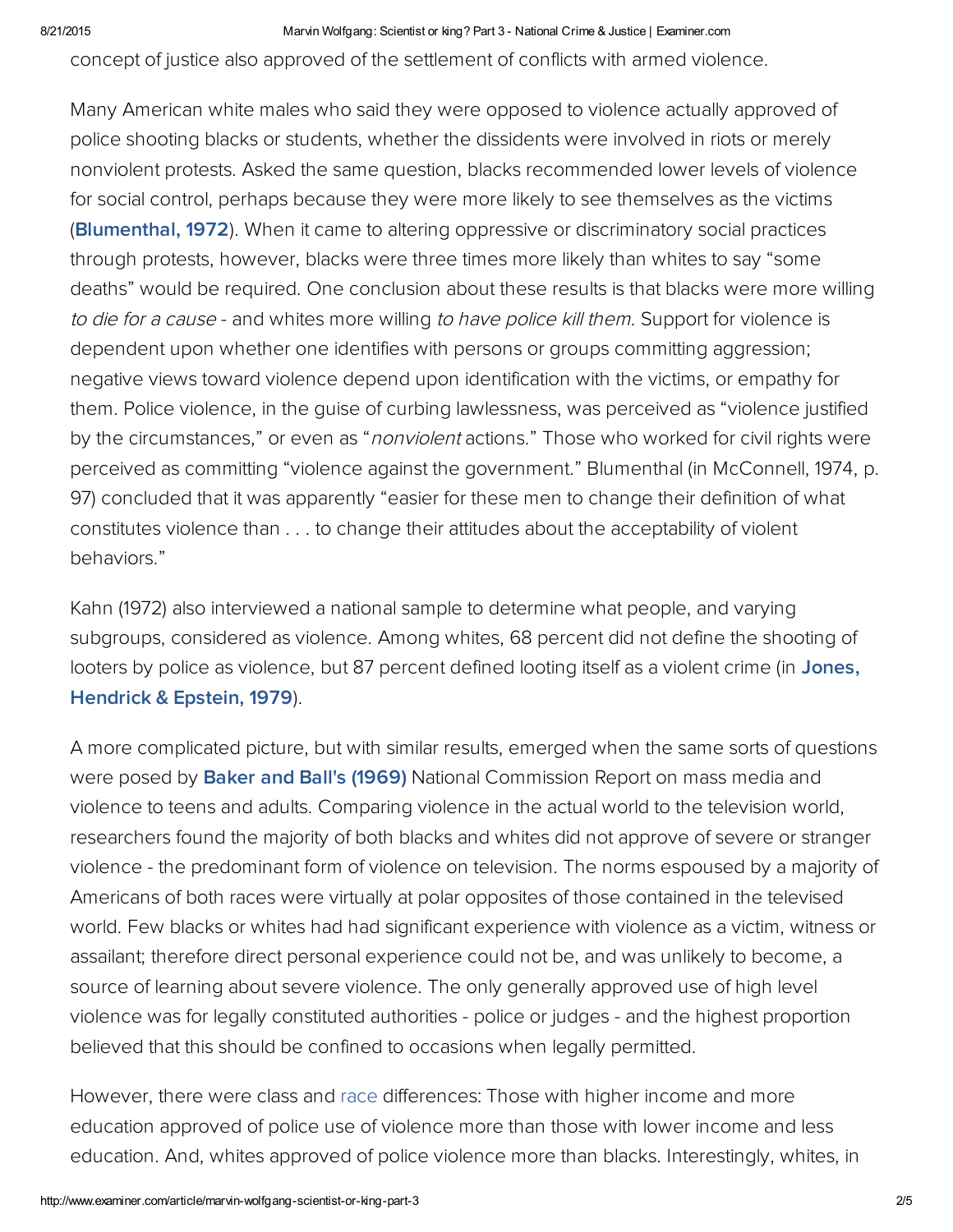#### 8/21/2015 Marvin Wolfgang: Scientist or king? Part 3 National Crime & Justice | Examiner.com

middle to upper-status occupations, law enforcement or military were playing 9 out of every 10 killers on television, but 30% of murders were interracial. The televised world was a cold world of largely unpunished strangers, where whites were the primary aggressors. When whites killed, their murders were depicted as legitimate. When minorities killed, they paid for their murders with their own lives (Baker & Ball, 1969).

It is probable that one of the main reasons President Johnson convened social scientists and criminologists and asked them to design a "war on crime" based on what was known at the time was the sudden rise (and then decline) of urban riots. Long and thoughtful articles were written about the social context of the crime commissions (e.g. [Finckenauer,](https://books.google.com/books?id=DwG2CQAAQBAJ&pg=PA1314&dq=finckenauer,+1978&hl=en&sa=X&ved=0ahUKEwj-1pqOwt7PAhUp3IMKHQU6BIYQ6AEIMDAD#v=onepage&q=finckenauer%2C%201978&f=false) 1978) that clarify these points: The conservative call for "law and order" was a code word for racial issues, morality and urban decay. (2) We know this primarily because the calls preceded any evidence of an actual rise in crime. (3) Barry Goldwater was the first in a long line of politicians to make crime a political issue, one readily confused with lawlessness and civil rights. And (4) the urban riots of 1964-1968 were the first riots in American history - and there were many more than most people realize - to be instigated by blacks ([Graham](http://bit.ly/1kWywoH) & Gurr, 1969).

Obviously, many acts included in riots are crimes, regardless of the rioters' motives. Still, it was of great interest to the researchers to determine the demographics (e.g. socioeconomic status) of those most involved in the rioting as well as their reasons. Criminologists have long debated, without actually testing, whether more crime is committed by those living in abject poverty or those disappointed when their hopes for a better life - their rising expectations - are frustrated. The surveys help to answer this question: those at the very bottom of the economic ladder played no role at all in the riots. Their interest in politics is generally nil.Those doing better were most active, but those who were doing the best of all tried to *control* the rioters. When blacks were interviewed in the post-riot days of the late 1960s, they explained what they wanted - and it was neither white wealth nor vengeance. In other words, it was not the satisfaction of individual desires or acts of self indulgence. Their complaints were listed as follows: An end to police brutality, incivility, unfairness. Supporters of the riots believed that racial tension would decrease because whites would be more sympathetic to their plight and help them once they learned of the conditions of their lives. The constant theme that emerged from the surveys after the riots was "anger at discrimination, yet basic trust in America" (The Challenge of Crime in a Free Society: President's Commission on Law Enforcement and Administration of Justice, 1968, p. 135).

In an upcoming Wolfgang article, we will compare Wolfgang and other criminologists' presumptions about crime and criminals with what we can learn from history. In particular the recurring themes of history that show the relationship of violence to state power, how power is unleashed from the top, the elites or the middle class, and how force moves downward, until it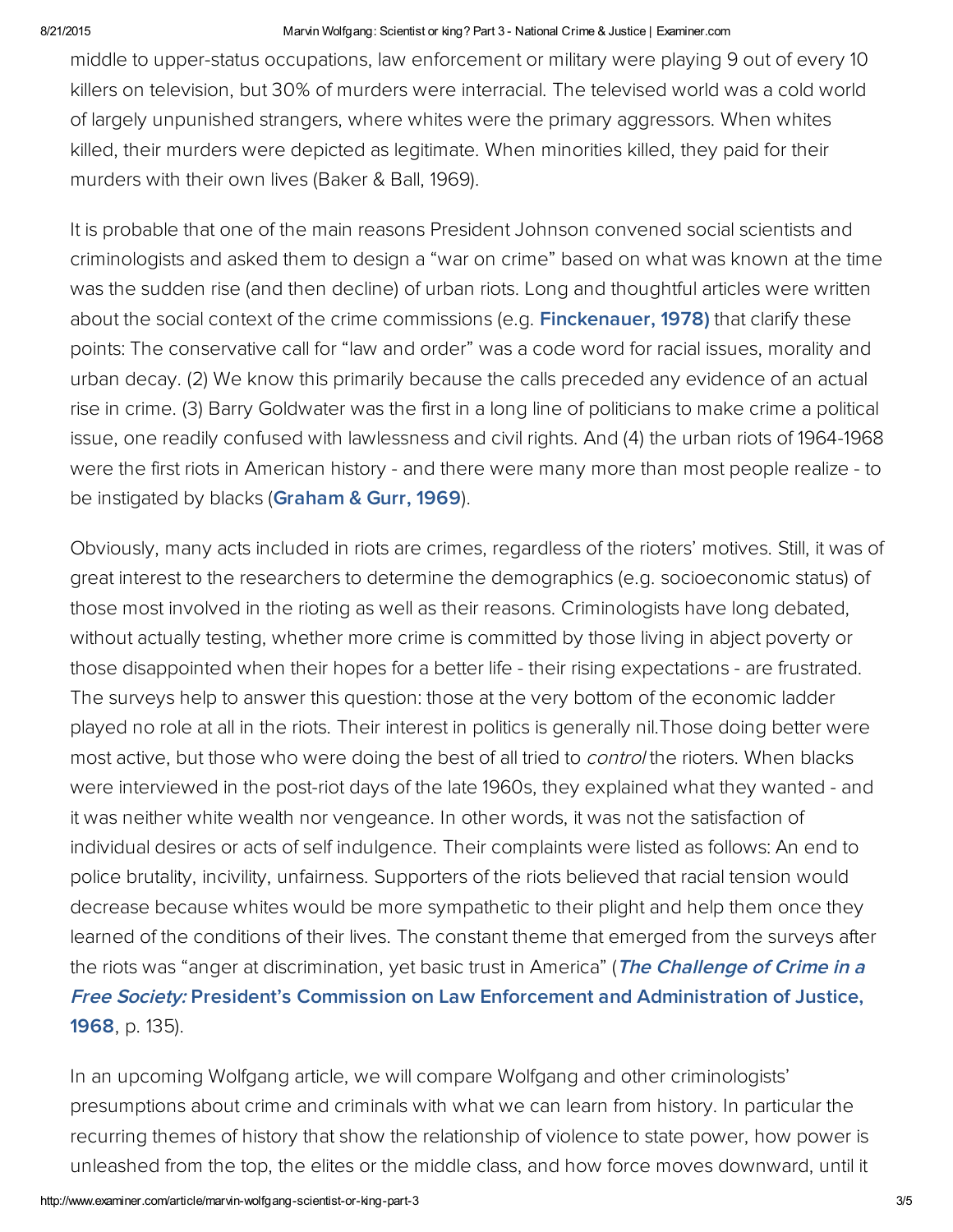#### 8/21/2015 Marvin Wolfgang: Scientist or king? Part 3 National Crime & Justice | Examiner.com

strikes racial and ideological minorities. These are the people blacks put their trust in. What they eventually received was first place in line for the massive industrial complex, the prison system.

### SUGGESTED LINKS

- > [Marvin Wolfgang: Scientist or king? Part 2](http://www.ritterhomicideresearch.com/articles/Marvin-Wolfgang_Part-2.pdf)
- > [Marvin Wolfgang: Scientist or king?](http://www.ritterhomicideresearch.com/articles/Marvin-Wolfgang.pdf)
- [Serial killers: Some say they're white, others say black](http://www.ritterhomicideresearch.com/articles/Serial-killers_Some-say-white-others-say-black.pdf)
- > [Bulging prisons, petty offenses](http://www.ritterhomicideresearch.com/articles/Bulging-prisons_petty-offenses.pdf)
- [Ways to curtail serial murder: Considering normal human beings who kill](http://www.ritterhomicideresearch.com/articles/Ways-to-curtail-Serial-Murder_normal-humans-who-kill.pdf)

## [Barrie Ritter](http://www.ritterhomicideresearch.com)

Crime & Justice Examiner

http://www.examiner.com/article/marvin-wolfgang-scientist-or-king-part-3 4/5